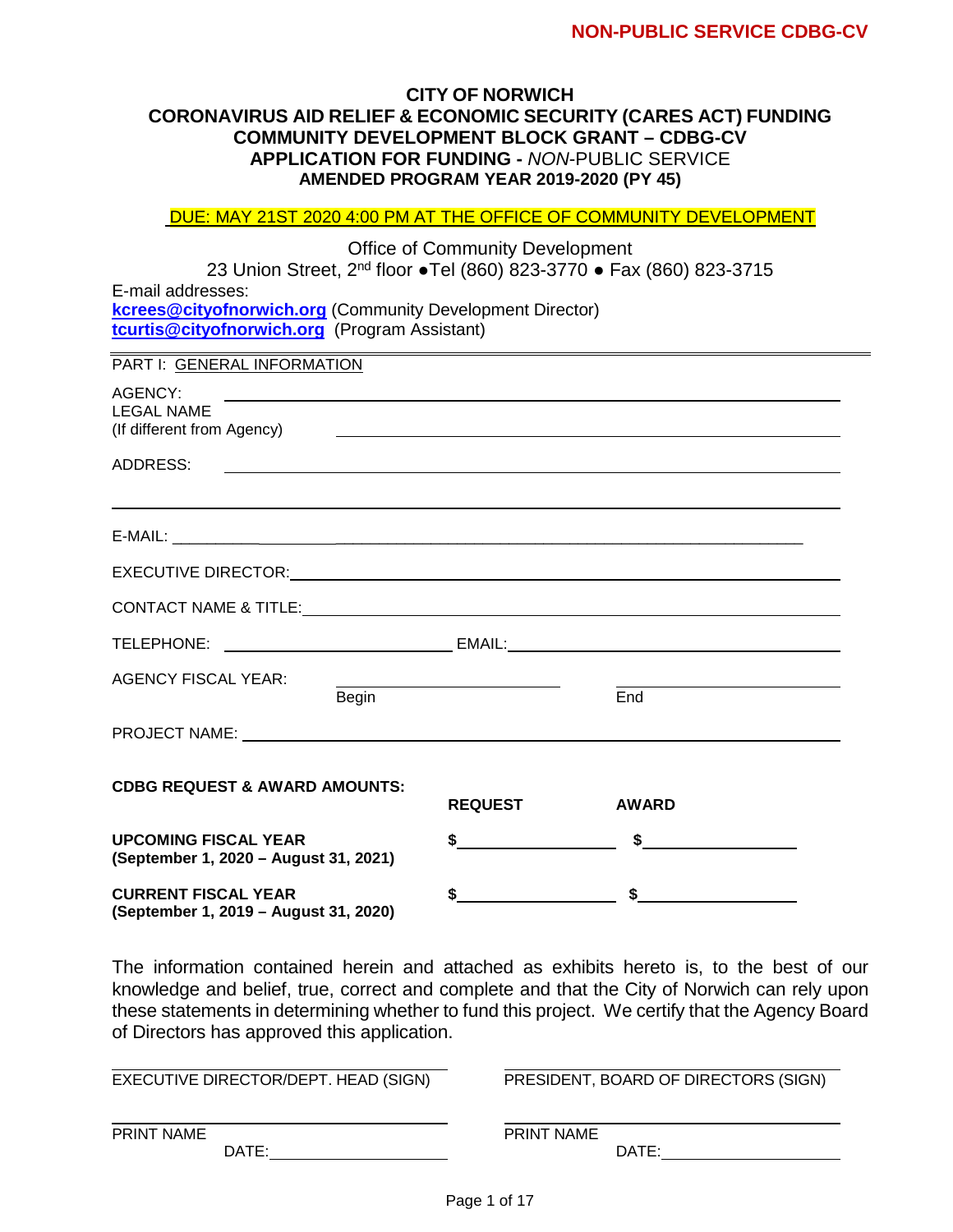

## FROM: CITY OF NORWICH COMMUNITY DEVELOPMENT OFFICE

## TO: CDBG-CV APPLICANTS

SUBJECT: SPECIAL INSTRUCTIONS FOR CDBG-CV FUNDING APPLICATIONS FOR BOTH PUBLIC AND NON-PUBLIC SERVICES APPLICANTS

## **\*SPECIAL INSTRUCTIONS FOR CDBG-CV FUNDING APPLICATIONS\***

In response to the Coronavirus Pandemic (COVID-19) the U.S. Department of Housing and Urban Development Community Development Block Grant program has notified the City of Norwich that they will receive a formula allocation from the first round of CDBG-CV funding to be used **specifically for the prevention of, preparation for, and response to the Coronavirus.**

The Community Development Office is accepting applications from qualifying candidates to help in the prevention of, preparation for, and response to the Coronavirus throughout the City of Norwich. All applications that meet a National Objective, Eligible Activity, AND prevent, prepare for, or respond to the Coronavirus will be reviewed.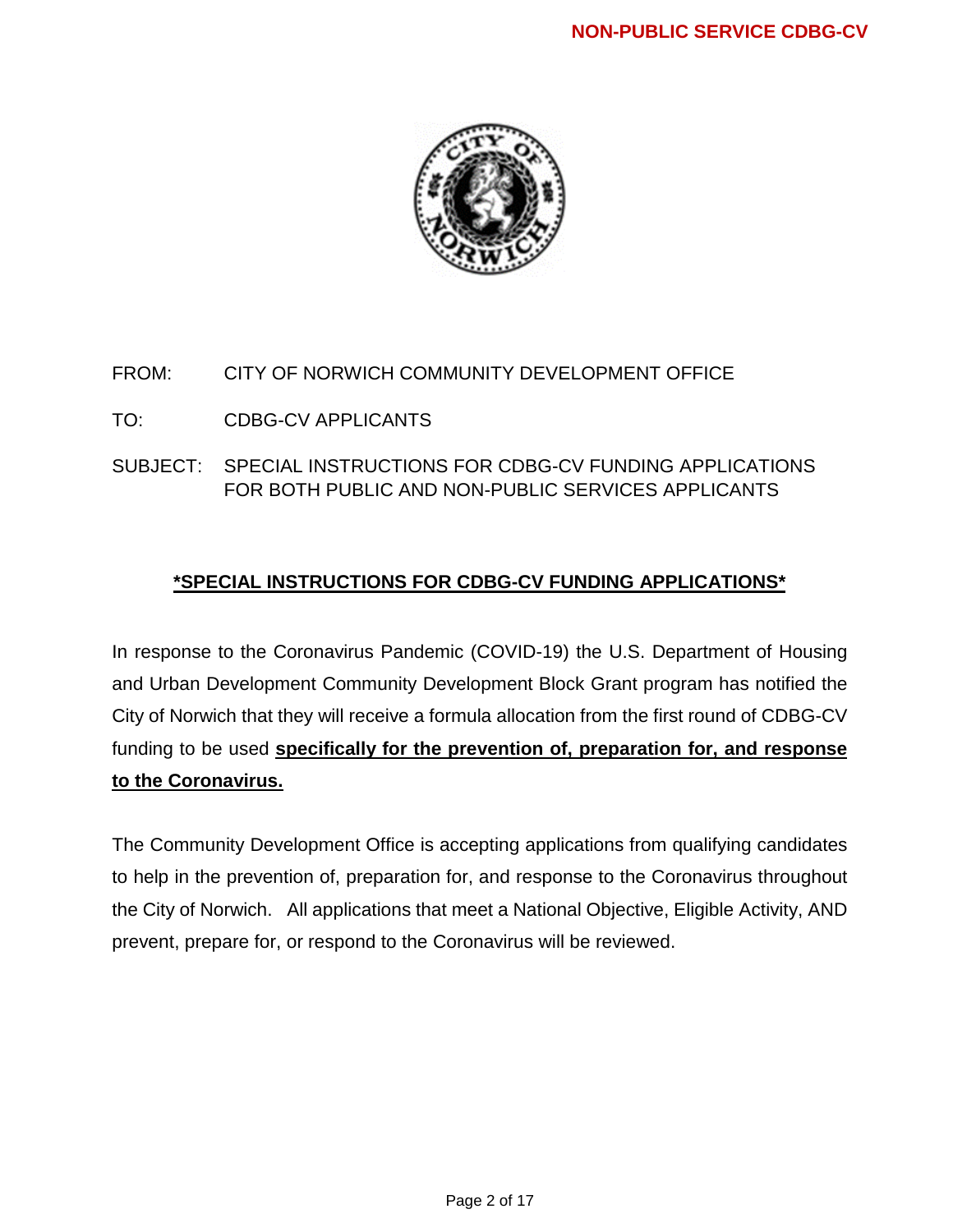## **SPECIAL INSTRUCTIONS FOR CONSTRUCTION PROJECTS**

The following requirements should be taken into consideration in your selection of projects and your preparation of construction budgets for Public Facilities & Improvements and Rehabilitation activities:

- Construction projects are subject to a variety of Federal, State and Municipal laws, statutes, rules and regulations, including City Zoning Ordinances, the State Building and Fire Safety Codes, the Federal Labor Standards/Davis-Bacon Prevailing Wages and the Federal Environmental Review Process.
- Construction budgets should anticipate the following:
	- o Davis-Bacon Wages may increase project costs by 30-40%
	- o Bonds (Bid, Performance, Labor and Material) are required for projects exceeding \$100,000 and may also be required for smaller projects.
	- o Depending upon the scope of the project, the age of the building, and the type of building materials, environmental testing fees and resulting mitigation measures may be necessary
	- o Insurance is required for all construction projects
	- o City permit fees will not be waived.
- Construction projects are subject to the Federal/OMB procurement requirements.
- Work on the project may not commence without explicit approval of the Office of Community Development.
- Payment is generally on a reimbursement basis provided that an executed funding agreement is in place, and the project is in compliance with all terms/conditions of that agreement. Expenditures incurred prior to the effective date of the HUD allocation will be ineligible for reimbursement.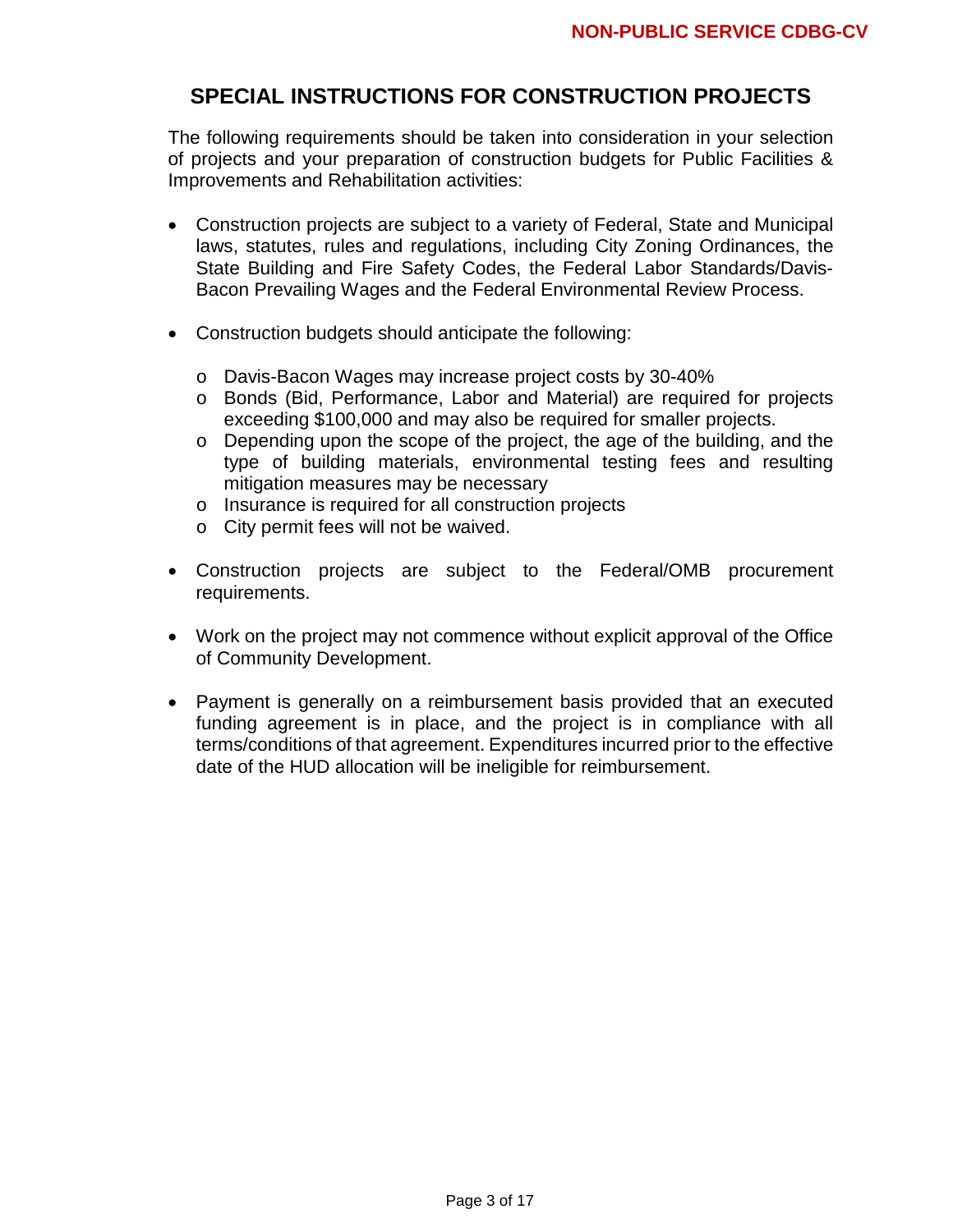## **PART II: PROJECT INFORMATION**

Please create a new document answering the following questions. In this new document, please utilize the section headers. For example, when addressing section A2, please write: A2: Brief History, and then provide the response. You must answer all questions. If a question does not apply to your agency, please respond with "not applicable".

## **A. INTRODUCTION/AGENCY INFORMATION:**

- 1. Brief history of your organization, including its mission
- 2. What are the hours of operation for your agency?
- 3. What is the total number of FTEs employed by your agency?
- 4. If there are 15 or more employees at your agency, please provide the name of the person responsible for compliance with Section 504 of Rehabilitation Act of 1973 - Nondiscrimination under Federal Programs.
- 5. Do you receive more than \$500,000 of Federal Funding through any means, including grants and loans?

### **B. STATEMENT OF NEED**

1. Define the need to be addressed through your project and how it will address that need of the community by preparing, preventing or responding to the Coronavirus. Please comment on how your industry measures success and discuss how you will measure success for this program.

## **C. PROJECT DESCRIPTION:**

- 1. Provide a general description of the project for which you are requesting funding, including the list/description of the activities to be performed.
- 2. Explain any temporary or permanent relocation of persons or businesses that may result from this project.
- 3. Please specify the percentage of requested grant funds that will be used for salaries and the total number of employees hired and/or retained as a result.

### **D. TARGET POPULATION/AREA OF BENEFIT**

1. Identify and describe the target population *or* area of benefit (if it serves a low-income census tract.)

### **E. IMPLEMENTATION SCHEDULE**

1. Please submit the anticipated implementation schedule that includes, but is not limited to, spec completion, bidding, starting, and project completion dates.

### **F. REDUCED FUNDING QUESTIONS**

- 1. If the CDBG funding that you are requesting will leverage funding from another source, please note the amount and source and use of leveraged funding. Have these additional funds been secured at the time the application is made, if not, what actions are you taking to apply for them?
- 2. If you do not receive the amount of funds requested from CDBG, how do you propose to administer and/or complete the project in the manner presented?
- 3. What items would you reduce/eliminate from your budget if the City wanted to (only) partially fund your application?

### **G. PROJECT FEASIBILITY**

- 1. Have any of the following pre-construction issues been investigated: architectural and engineering, design, environmental assessment and lead-based paint assessment, if applicable? (Lead-based paint assessments are applicable to structures built before 1978). Please provide the investigations, if available.
- 2. Have you obtained a cost estimate for this project? Please include the cost estimate, with the specification to the estimating entity that the job will require the payment of prevailing (Davis Bacon) wages.
- 3. How quickly can the funds be spent?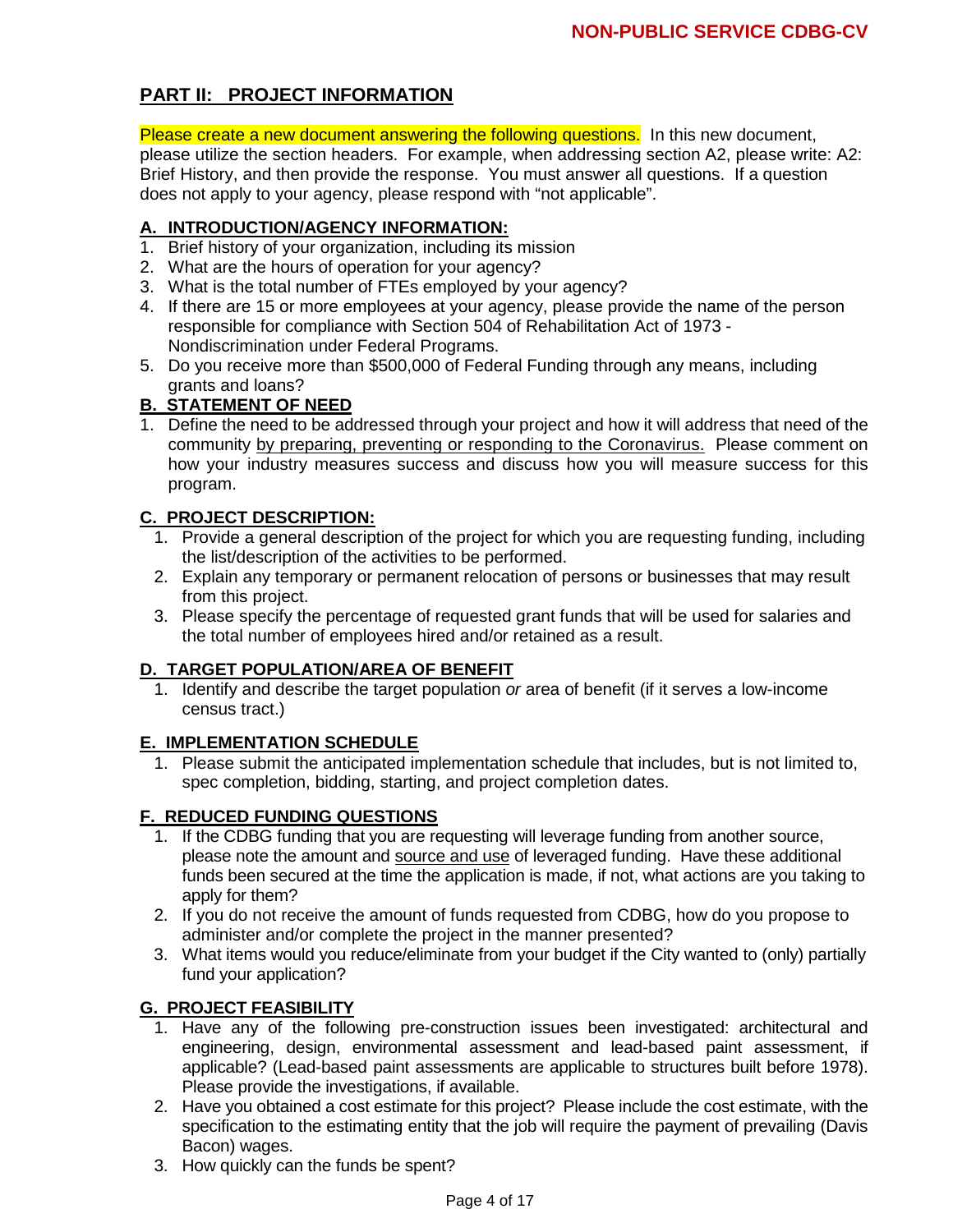### **H. LINKAGE TO CITY PLANS**

- 1. Clearly state how your plan will prepare for, prevent or respond to the Coronavirus pandemic.
- 2. Briefly discuss how your request addresses the City's Plan of Conservation and Development, CDBG Consolidated Plan priorities, or any other City development plan or formally stated goal.
- 3. If your project is linked to specific, adopted neighborhood revitalization zone plan or other organized/recognized neighborhood planning or revitalization processes, please explain thoroughly how the project is linked and how it meets or compliments the respective plan's goals.
- 4. Do you have a letter of support from a City agency or commission? If yes, please attach.

#### **I. SECTION 3 REQUIREMENTS**

The work to be performed under any contract utilizing CDBG funding may be subject to the requirements of Section 3 of the Housing and Urban Development Act of 1968, as amended. The purpose of Section 3 is to ensure that employment and other economic opportunities generated by HUD assistance or HUD assistance projects covered by Section 3, are, to the greatest extent feasible, and consistent with existing Federal, State and local laws and regulations directed to low- and very-low income persons, particularly those who are recipients of government assistance for housing, and to business concerns which provide economic opportunities to low- and very-low income persons.

Please review page 13, "Section 3 Contractor Affidavit" and select the appropriate response. In addition, please note that if funding is approved, your contract may be required to review, implement and report on employment activities relating to Section 3 guidelines.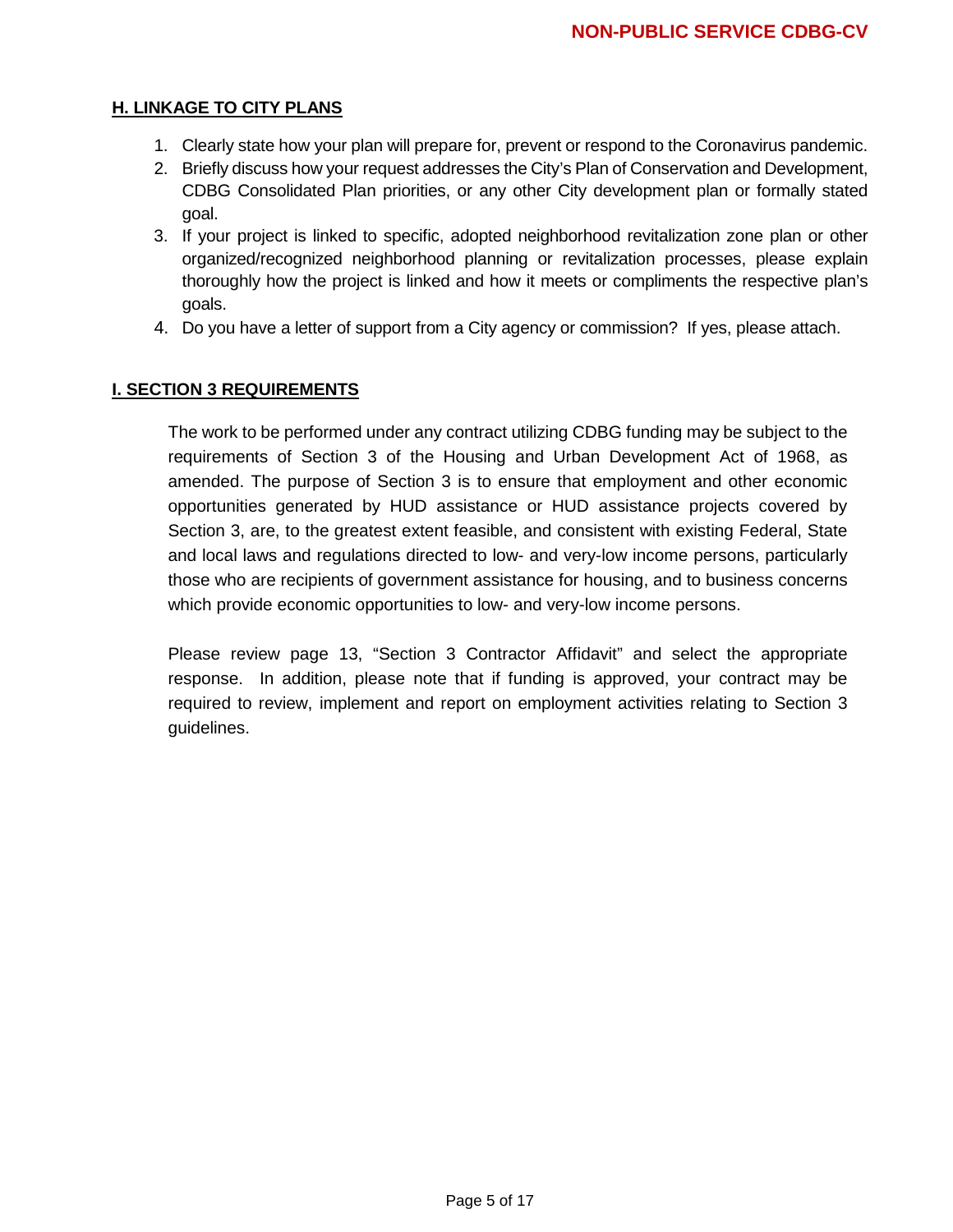#### **COMMUNITY DEVELOPMENT NATIONAL OBJECTIVE**

Does your project:

Address the needs of low- and/or moderate-income residents? (At least 51% of your clients must not exceed the income guidelines below or if your project is not client based it must be located in a census tract that is at least 51% low to moderate income) see chart

Eliminate Slums or Blight?

OR Improve a Low-Income census tract?

OR

| FY 2020                                         | FY 2020                                                                                                              |                          |                |   |   |   |   |          |
|-------------------------------------------------|----------------------------------------------------------------------------------------------------------------------|--------------------------|----------------|---|---|---|---|----------|
| <b>Income Limit</b>                             | <b>Income Limit</b>                                                                                                  |                          |                |   |   |   |   |          |
| Area                                            | Category                                                                                                             | <b>Persons in Family</b> |                |   |   |   |   |          |
|                                                 |                                                                                                                      |                          | $\overline{2}$ | 3 | 4 | 5 | 6 | 8        |
| Norwich-New<br>London, CT HUD<br>Metro FMR Area | Very Low (50%)  \$35,950   \$41,050   \$46,200   \$51,300   \$55,450   \$59,550   \$63,650  <br><b>Income Limits</b> |                          |                |   |   |   |   | \$67,750 |
|                                                 | Extremely Low \$21,600 \$24,650 \$27,750 \$30,800 \$33,300 \$35,750 \$39,640<br>Income Limits                        |                          |                |   |   |   |   | \$44,120 |
|                                                 | Low $(80\%)$ \$54,950 \$62,800 \$70,650 \$78,500 \$84,800 \$91,100 \$97,350 \$103,650<br>Income Limits               |                          |                |   |   |   |   |          |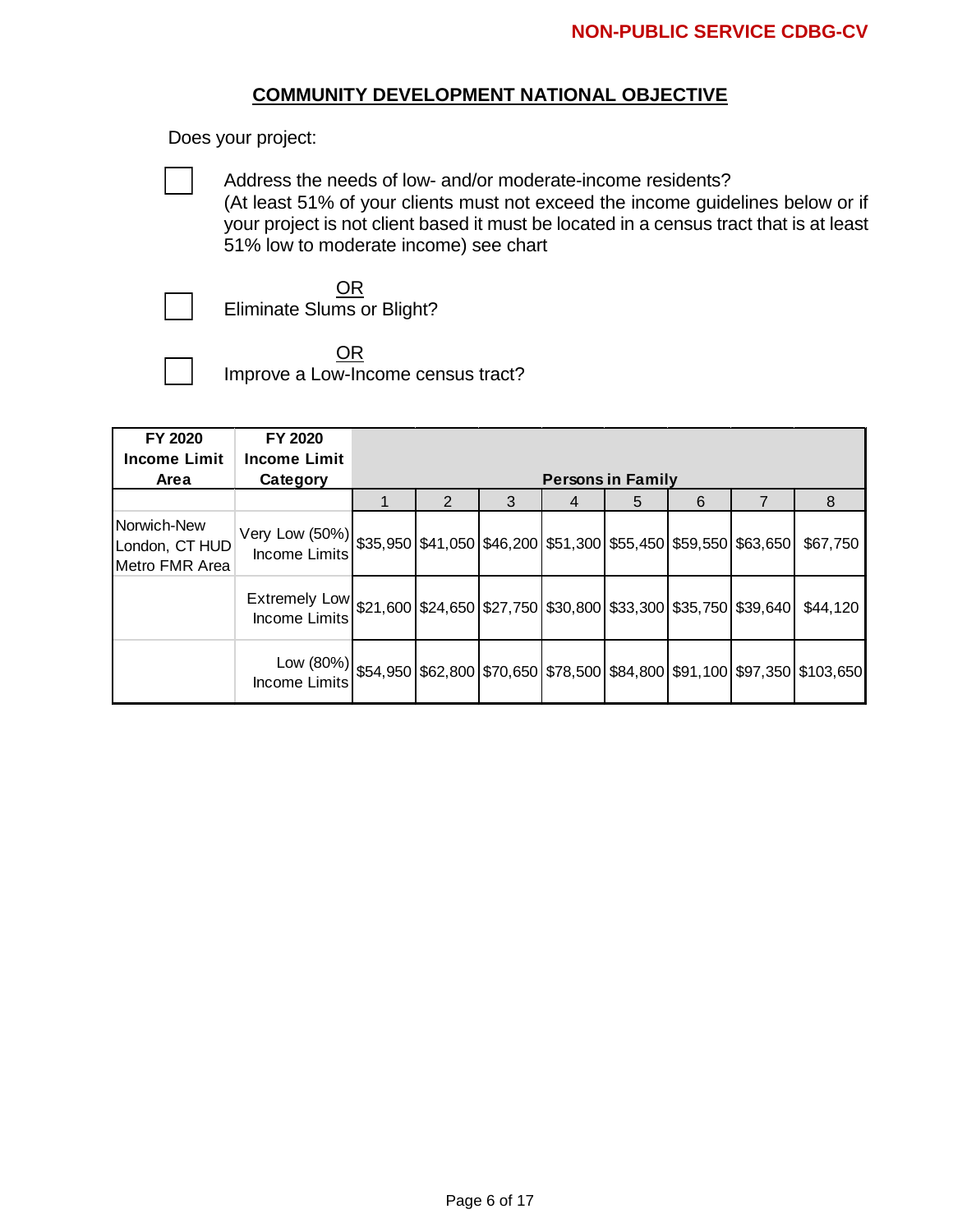## **PART III: BUDGET INFORMATION**

## **CONSTRUCTION BUDGET**

| <b>Construction/Clean-up Costs</b>     |  |
|----------------------------------------|--|
| <b>Pre-Development Soft Costs:</b>     |  |
| Legal                                  |  |
| <b>Architectural &amp; Engineering</b> |  |
| Survey                                 |  |
| <b>Environmental testing</b>           |  |
| <b>Estimated total soft costs</b>      |  |

**Total Development Costs** (construction & soft costs) \$

Sources of Funds (list all sources of funding for this project including other government funds, agency cash, private funds, CDBG, etc.)

| <b>SOURCE</b> | <b>AMOUNT</b> |
|---------------|---------------|
|               |               |
|               |               |
|               |               |
|               |               |
| <b>USE</b>    | <b>AMOUNT</b> |
|               |               |
|               |               |
|               |               |
|               |               |

**PART IV: SUPPLEMENTAL INFORMATION:** All agencies must submit all of the following documentation with their application whether or not you have previously received CDBG funds through the City of Norwich.

## EXHIBIT 1 Financial Statement and Audit

Describe the agency's fiscal management including disbursement methods, financial reporting, record keeping, accounting principles/procedures and audit requirements. Include a copy of the agency's last completed audit.

## EXHIBIT 2 Insurance/Bond/Worker's Compensation

- State whether or not the agency has liability insurance coverage, in what amount and with what insuring agency.
- State whether or not the agency pays all payroll taxes and worker's compensation as required by Federal and State Law.
- State whether or not the agency has fidelity bond coverage for principal staff who handle the agency's accounts, in what amount and with what insuring agency.
- **Provide a copy of your current insurance certificate, NOT YOUR POLICY.**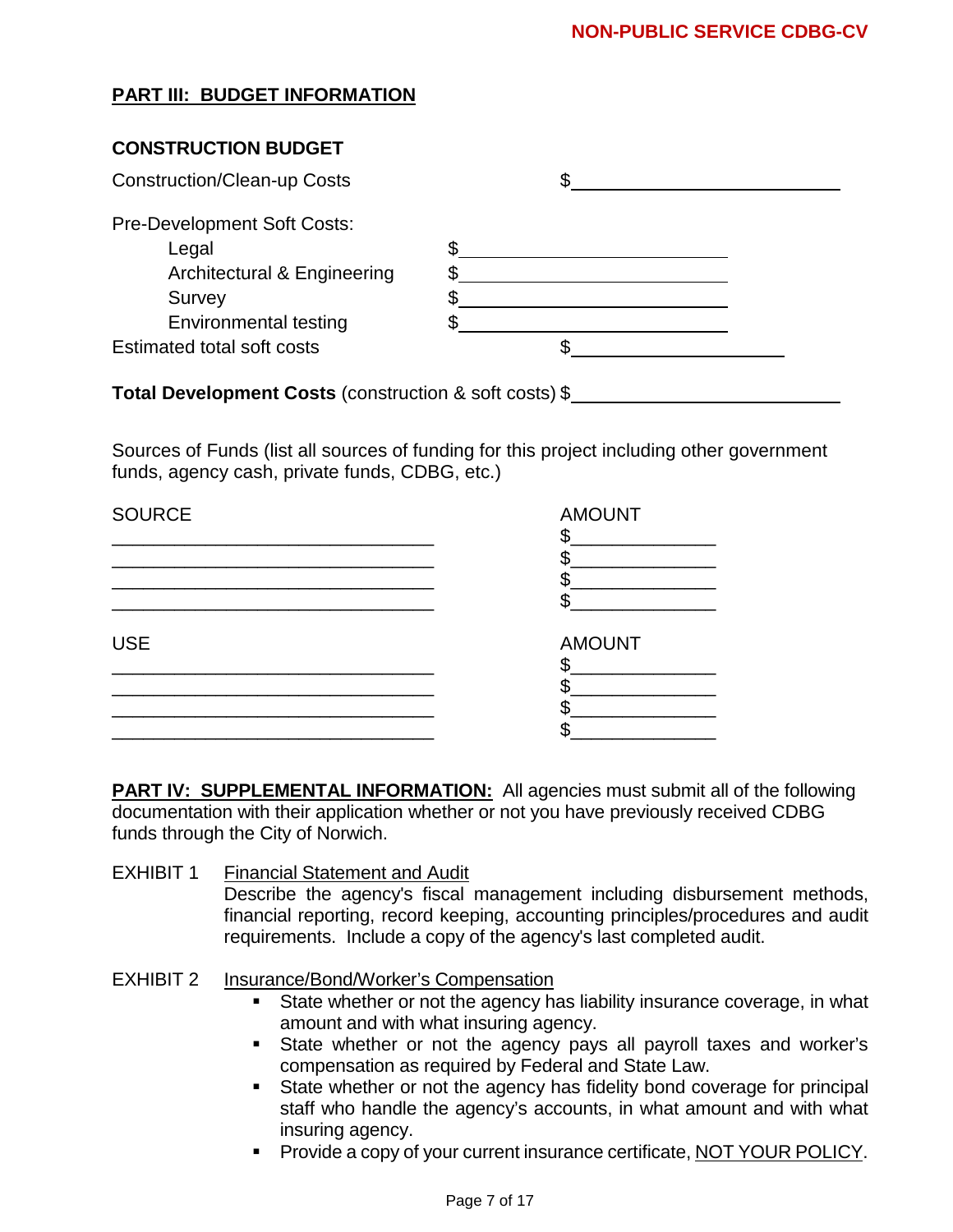- EXHIBIT 3 Non-profit Determination Non-profit organizations must submit tax-exemption determination letters from the Federal Internal Revenue Service.
- EXHIBIT 4 List of Board of Directors A list of the current board of directors or other governing body of the agency must be submitted. The list must include the name, telephone number, address, occupation or affiliation of each member; and must identify the principal officers of the governing body.
- EXHIBIT 5 Organizational Chart An organizational chart must be provided which describes the agency's administrative framework and staff positions, which indicates where the proposed project will fit into the organizational structure and which identifies any staff positions of shared responsibility.
- EXHIBIT 6 Resumes of Chief Program Administrator and Chief Fiscal Officer
- EXHIBIT 7 Conflict of Interest Disclosure Form attached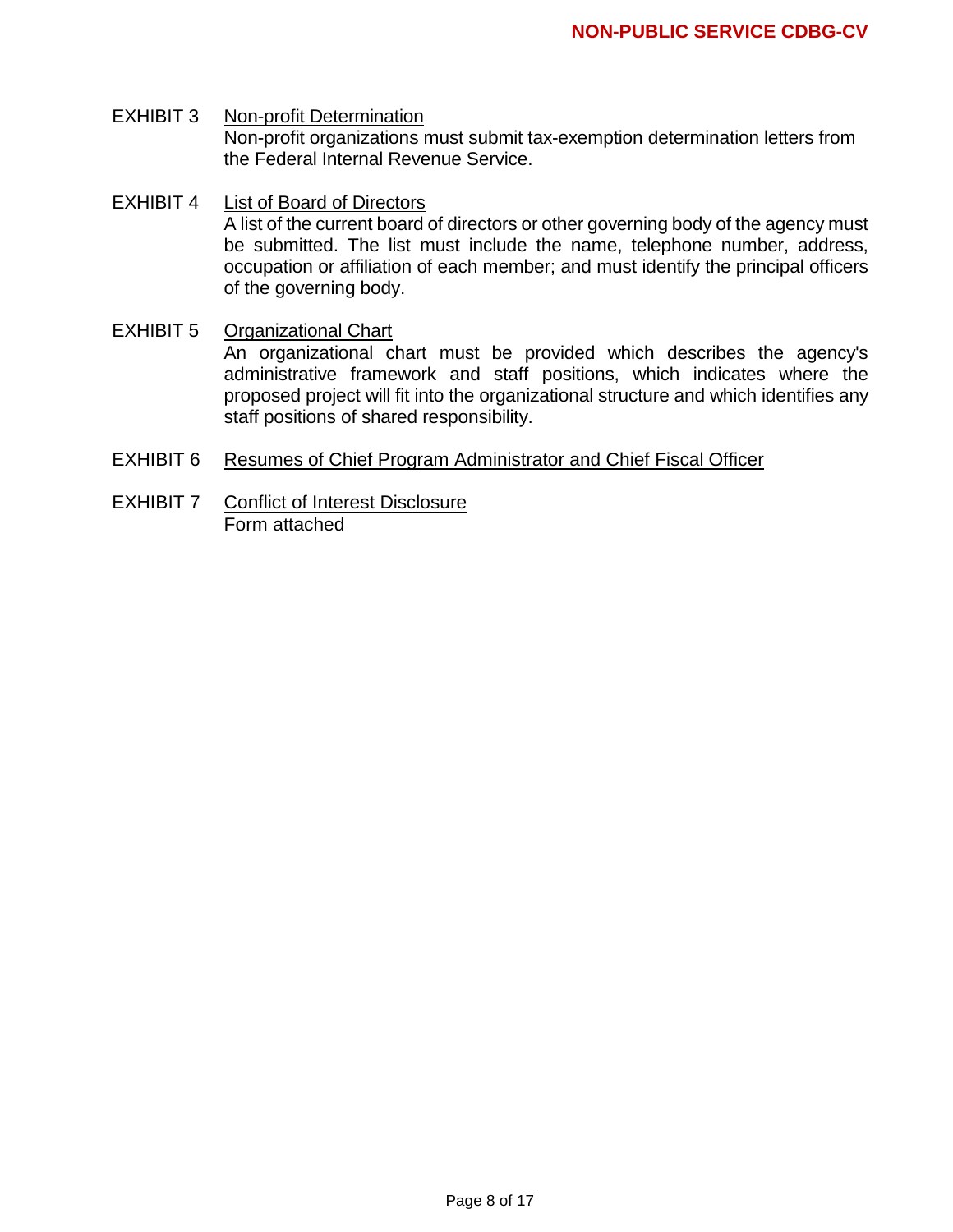#### **CDBG-CV-19 CITY OF NORWICH, CONNECTICUT APPLICANT CONFLICT OF INTEREST QUESTIONNAIRE 2019-2020 AMENDED PROGRAM YEAR**

Federal, State, and City law prohibits employees and public officials of the City of Norwich from participating on behalf of the City in any transaction in which they have a financial interest. This questionnaire must be completed and submitted by each applicant for Community Development Block Grant (CDBG) funding. The purpose of this questionnaire is to determine if the applicant, or any of the applicant's staff, or any of the applicant's Board of Directors would be in conflict of interest.

1. Is there any member(s) of the applicant's staff or any member(s) of the applicant's Board of Directors or governing body who is or has/have been within one year of the date of this questionnaire (a) a City employee or consultant, or (b) a City Council member, or (c) a member of the Community Development Advisory Committee (CDAC) member?

 $Yes \t | No$ 

If yes; list the name(s) and information requested below:

| Name of person | Job Title of person | Indicate City employee,<br>consultant, City Council person<br>or CDAC member |
|----------------|---------------------|------------------------------------------------------------------------------|
|                |                     |                                                                              |
|                |                     |                                                                              |
|                |                     |                                                                              |
|                |                     |                                                                              |
|                |                     |                                                                              |

#### **CDBG-CV-19 CITY OF NORWICH, CONNECTICUT APPLICANT CONFLICT OF INTEREST QUESTIONNAIRE (cont.) 2019-2020 AMENDED PROGRAM YEAR**

2. Will the CDBG funds requested by the applicant be used to award a subcontract to any individual(s) or business affiliate(s) who is/are currently or has/have been within one year of the date of this questionnaire a City employee, consultant, City Council person or Community Development Advisory Committee member?

Yes I <mark>N</mark>o

If yes, please list the name(s) and information requested below: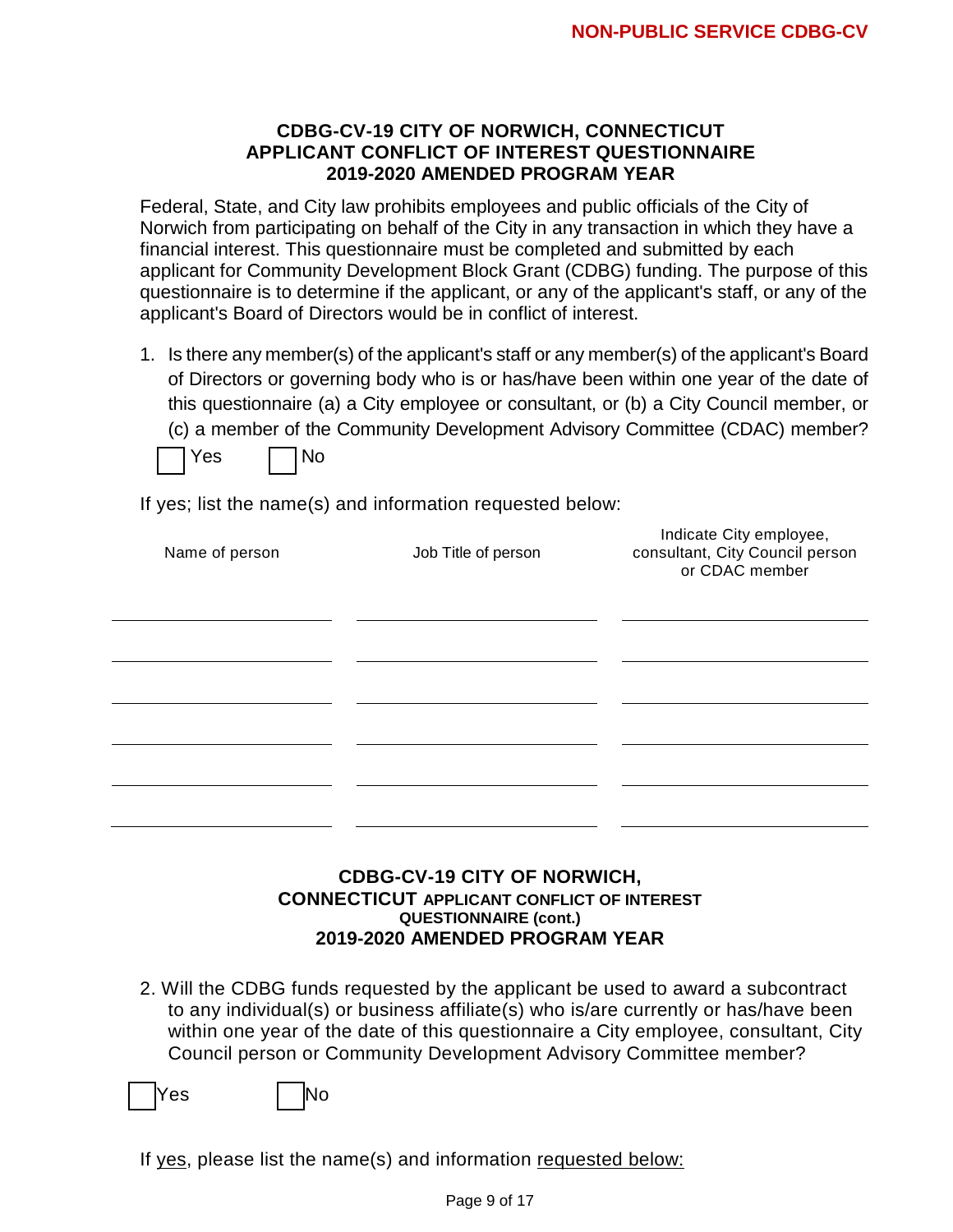| Name of person | Job Title of person | Indicate City employee,<br>consultant, City Council person<br>or CDAC member |
|----------------|---------------------|------------------------------------------------------------------------------|
|                |                     |                                                                              |
|                |                     |                                                                              |
|                |                     |                                                                              |

3. Is there any member(s) of the applicant's staff or member(s) of the applicant's Board of Directors or other governing body who are business partners or family members of a City employee, consultant, City Council person, Community Development Advisory Committee member?

 $\begin{array}{ccc} \mathsf{Yes} & \mathsf{\quad \quad} \mathsf{\quad \quad} \mathsf{No} \end{array}$ 

If yes, please identify below the City employee, consultant, or Council member with whom each individual has family or business ties.

| Name of member | Name of City employee,<br>Consultant, City Council<br>member, CDAC<br>member | Indicate type of tie<br>(Family or Business) | If family, indicate<br>relationship |
|----------------|------------------------------------------------------------------------------|----------------------------------------------|-------------------------------------|
|                |                                                                              |                                              |                                     |
|                |                                                                              |                                              |                                     |
|                |                                                                              |                                              |                                     |
|                |                                                                              |                                              |                                     |

4. Have you read and understood the HUD regulation regarding conflict of interest, 24 CFR 570.611 (attached)?

Signature of Applicant's Representative\_\_\_\_\_\_\_\_\_\_\_\_\_\_\_\_\_\_\_\_\_\_\_\_\_\_\_\_\_

Title Date

| ate<br>ເບ |  |
|-----------|--|
|           |  |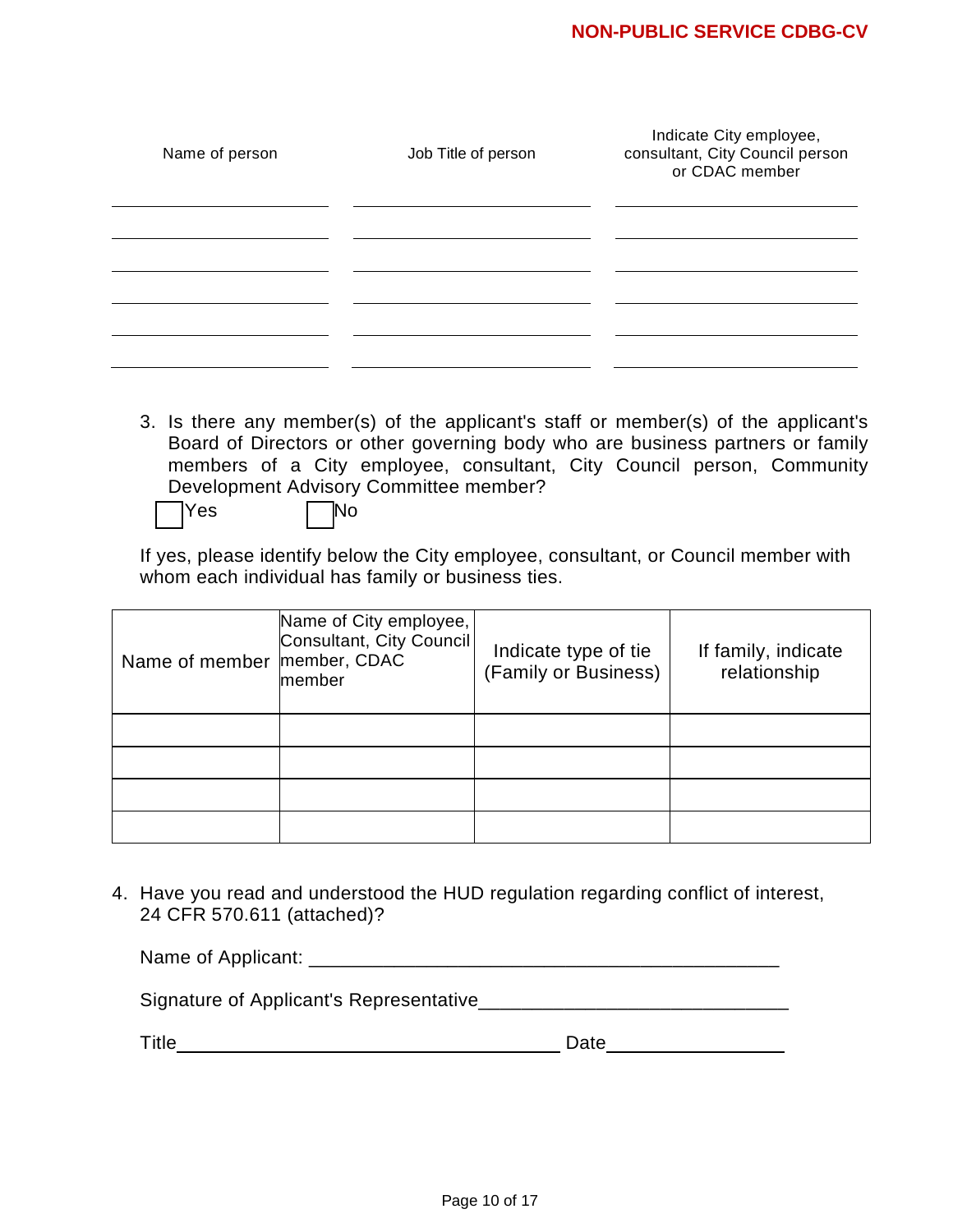#### **HUD REGULATION REGARDING CONFLICT OF INTEREST**  *(NOT REQUIRED TO BE SUBMITTED WITH APPLICATION – RETAIN FOR YOUR RECORD)*

#### 24 CFR §570.611 Conflict of Interest

(a) Applicability

(1) In the procurement of supplies, equipment, construction, and services by recipients and by sub recipients, the conflict of interest provisions in 2 CFR 200.317 and 200.318 shall apply.

(2) In all cases not governed by 2 CFR 200.317 and 200.318, the provisions of this section shall apply. Such cases include the acquisition and disposition of real property and the provision of assistance by the recipient or by its subrecipients to individuals, businesses, and other private entities under eligible activities that authorize such assistance (e.g., rehabilitation, preservation, and other improvements of private properties or facilities pursuant to §570.202; or grants, loans, and other assistance to businesses, individuals, and other private entities pursuant to §570.203, 570.204, 570.455, or 570.703(i)).

- (b) Conflicts prohibited. The general rule is that no persons described in paragraph (c) of this section who exercise or have exercised any functions or responsibilities with respect to CDBG activities assisted under this part, or who are in a position to participate in a decision-making process or gain inside information with regard to such activities, may obtain a financial interest or benefit from a CDBG-assisted activity, or have a financial interest in any contract, subcontract, or agreement with respect to a CDBG-assisted activity, or with respect to the proceeds of the CDBG-assisted activity, either for themselves or those with whom they have business or immediate family ties, during their tenure or for one year thereafter. For the UDAG program, the above restrictions shall apply to all activities that are a part of the UDAG project, and shall cover any such financial interest or benefit during, or at any time after, such person's tenure.
- (c) Persons covered. The conflict of interest provisions of paragraph (b) of this section apply to any person who is an employee, agent, consultant, officer, or elected official or appointed official of the recipient, or of any designated public agencies, or of subrecipients that are receiving funds under this part.
- (d) Exceptions. Upon the written request of the recipient, HUD may grant an exception to the provisions of paragraph (b) of this section on a case-by-case basis when it has satisfactorily met the threshold requirements of (d)(1) of this section, taking into account the cumulative effects of paragraph (d)(2) of this section.

(1) Threshold requirements. HUD will consider an exception only after the recipient has provided the following documentation:

(i) A disclosure of the nature of the conflict, accompanied by an assurance that there has been public disclosure of the conflict and a description of how the public disclosure was made; and

(ii) An opinion of the recipient's attorney that the interest for which the exception is sought would not violate State or local law.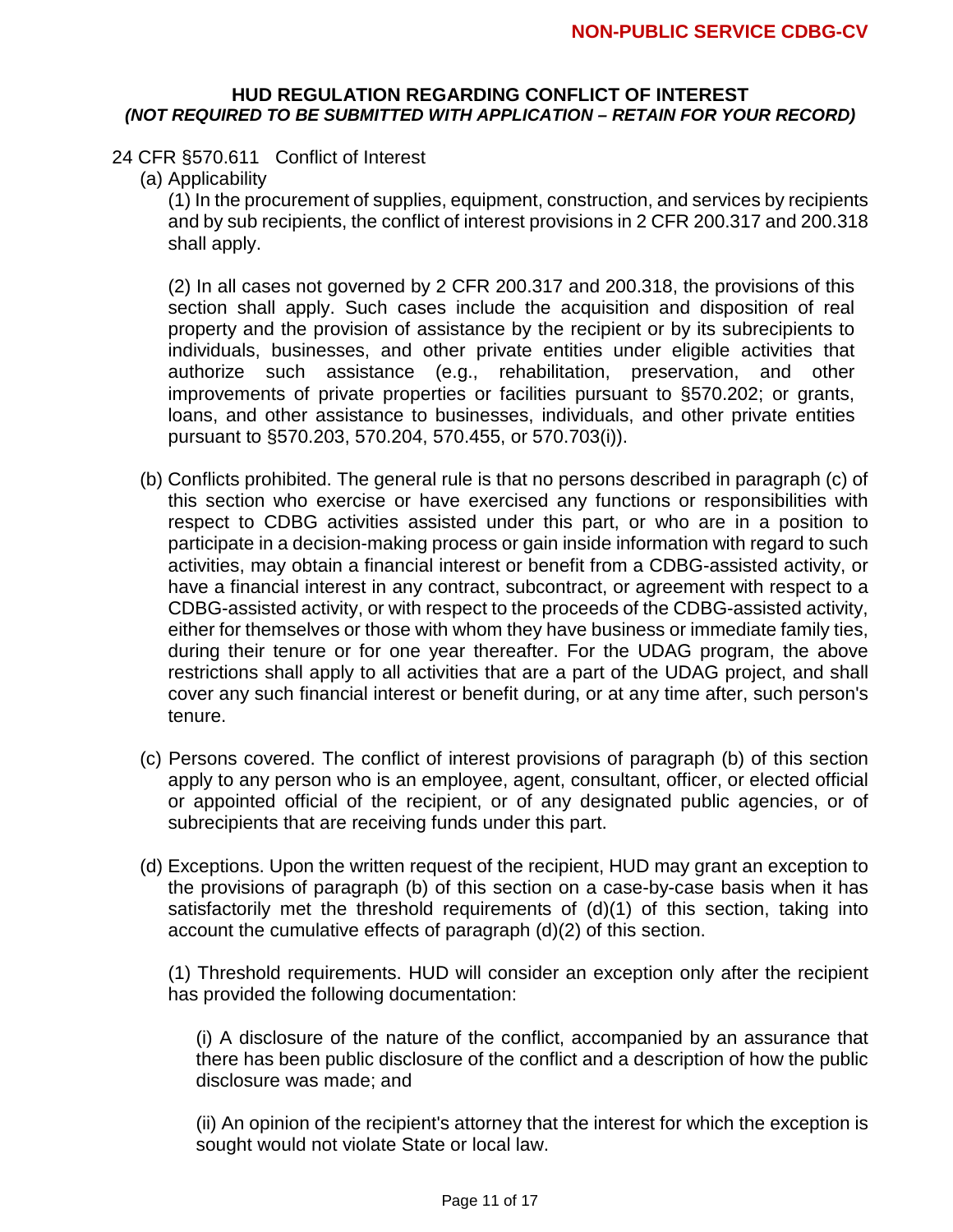(2) Factors to be considered for exceptions. In determining whether to grant a requested exception after the recipient has satisfactorily met the requirements of paragraph (d) (1) of this section, HUD shall conclude that such an exception will serve to further the purposes of the Act and the effective and efficient administration of the recipient's program or project, taking into account the cumulative effect of the following factors, as applicable:

(i) Whether the exception would provide a significant cost benefit or an essential degree of expertise to the program or project that would otherwise not be available;

(ii) Whether an opportunity was provided for open competitive bidding or negotiation;

(iii) Whether the person affected is a member of a group or class of low- or moderate-income persons intended to be the beneficiaries of the assisted activity, and the exception will permit such person to receive generally the same interests or benefits as are being made available or provided to the group or class;

(iv) Whether the affected person has withdrawn from his or her functions or responsibilities, or the decision-making process with respect to the specific assisted activity in question;

(v) Whether the interest or benefit was present before the affected person was in a position as described in paragraph (b) of this section;

(vi) Whether undue hardship will result either to the recipient or the person affected when weighed against the public interest served by avoiding the prohibited conflict; and

(vii) Any other relevant considerations.

[60 FR 56916, Nov. 9, 1995, as amended at 80 FR 75938, Dec. 7, 2015]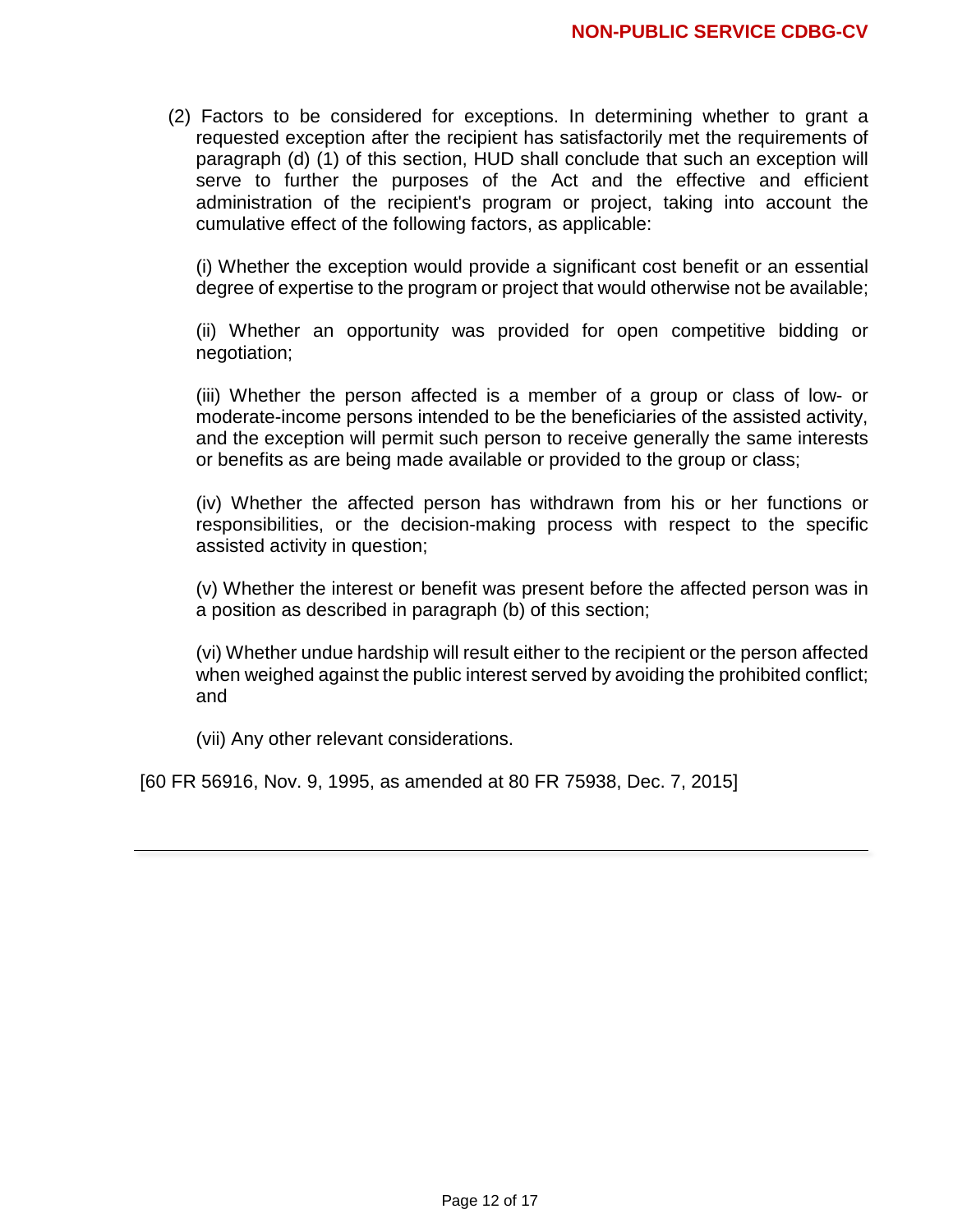# **Section 3 Contractor Affidavit (SAMPLE)**

| A Section 3 Business Concern is a business or organization that:                                                                                                                                                                                            |
|-------------------------------------------------------------------------------------------------------------------------------------------------------------------------------------------------------------------------------------------------------------|
| Is 51 percent (51%) or more owned by section 3 residents; or                                                                                                                                                                                                |
| Has permanent, full-time employees at least 30 percent (30%) of whom are<br>Section 3 residents, or within three years of the date of first employment<br>currently<br>with the business concern were section 3 residents; or                               |
| Has a commitment to subcontract in excess of 25 percent (25%) of the dollar award of all<br>subcontracts to be awarded to such businesses describe above                                                                                                    |
| This is to certify that:                                                                                                                                                                                                                                    |
| <b>Business Name (Print)</b>                                                                                                                                                                                                                                |
| Is a Section 3 Business Concern (Please read, review and implement necessary items<br>in document entitled "Section 3 Requirements")                                                                                                                        |
| Is NOT a Section 3 Business Concern but the contract for work will require my business<br>or sub-contractor to hire, train, or educate a new employee. (Please read, review and<br>implement necessary items in document entitled "Section 3 Requirements") |
| Is NOT a Section 3 Business Concern and the contract for work will NOT require my<br>business or sub-contractor to hire, train or educate a new employee. (No further action<br>is necessary unless an employee is hired during the contract period)        |
| <b>Authorized Signer</b><br>Date                                                                                                                                                                                                                            |
|                                                                                                                                                                                                                                                             |

Print Name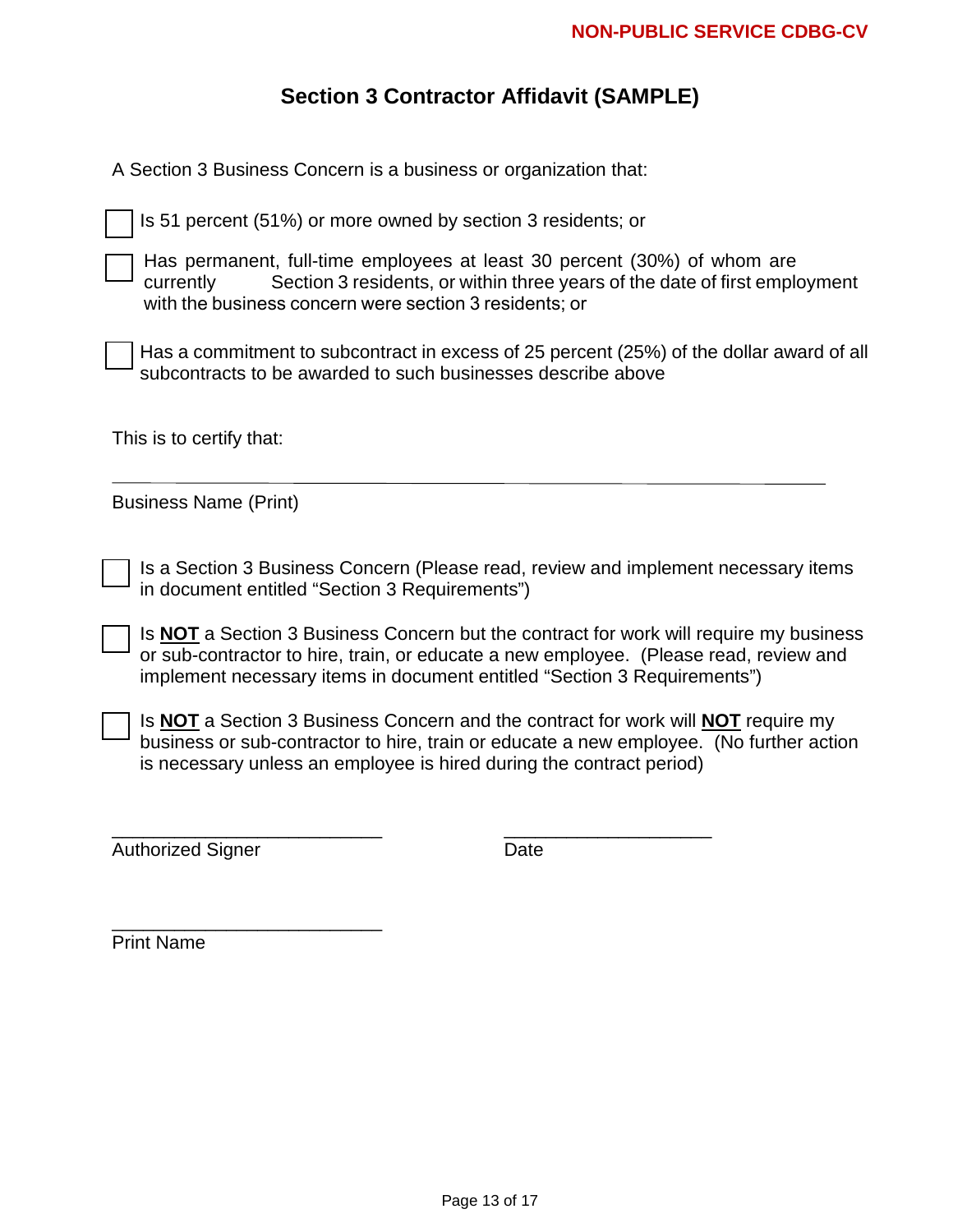## **Section 3 Requirements (SAMPLE)**

## **CONTRACTOR'S SECTION 3 PLAN CERTIFICATION**

Project \_\_\_\_\_\_\_\_\_\_\_\_\_\_\_\_\_\_\_\_\_\_\_\_\_\_\_\_\_\_\_\_\_\_\_\_\_\_\_\_\_\_\_\_\_\_\_\_\_\_\_\_\_\_\_\_\_\_\_

Contractor Name

The work to be performed under this contract is subject to the requirements of Section 3 of the Housing and Urban Development Act of 1968, as amended. The purpose of Section 3 is to ensure that employment and other economic opportunities generated by HUD assistance or HUD assistance projects covered by Section 3, are, to the greatest extent feasible, and consistent with existing Federal, State and local laws and regulations directed to low- and very-low income persons, particularly those who are recipients of government assistance for housing, and to business concerns which provide economic opportunities to low- and very-low income persons.

As representative of the Contractor, I hereby agree:

- To list on Table A all projected workforce needs for all phases of this project by occupation, trade, skill level and number of positions.
- To comply to the greatest extent feasible with the objectives and percentage goals established in the Section 3 Plan for Housing and Community Development Assistance of the City of Norwich.
- That to the greatest extent feasible vacant positions in relation to this project will be filled with Section 3 residents.
- \_ To conduct recruitment activities in a manner consistent with the Section 3 requirements as shown on Table B.
	- To include in all contracts with subcontractors in excess of \$100,000 the Section 3 Clause and to require the subcontractor to comply with similar certification requirements.
		- To maintain proper records to demonstrate compliance with the Section 3 plan.

To award to the greatest extent possible, all subcontracts in excess of \$100,000 to eligible Section 3 firms.

 *\_\_\_\_\_\_\_\_\_\_\_\_\_\_\_\_\_\_\_\_\_\_\_\_\_\_\_\_\_\_\_\_ \_\_\_\_\_\_\_\_\_\_\_\_\_\_\_\_\_\_\_\_* **Contractor Signature Date** Date

\_\_\_\_\_\_\_\_\_\_\_\_\_\_\_\_\_\_\_\_\_\_\_\_\_\_\_\_\_\_\_ **Title**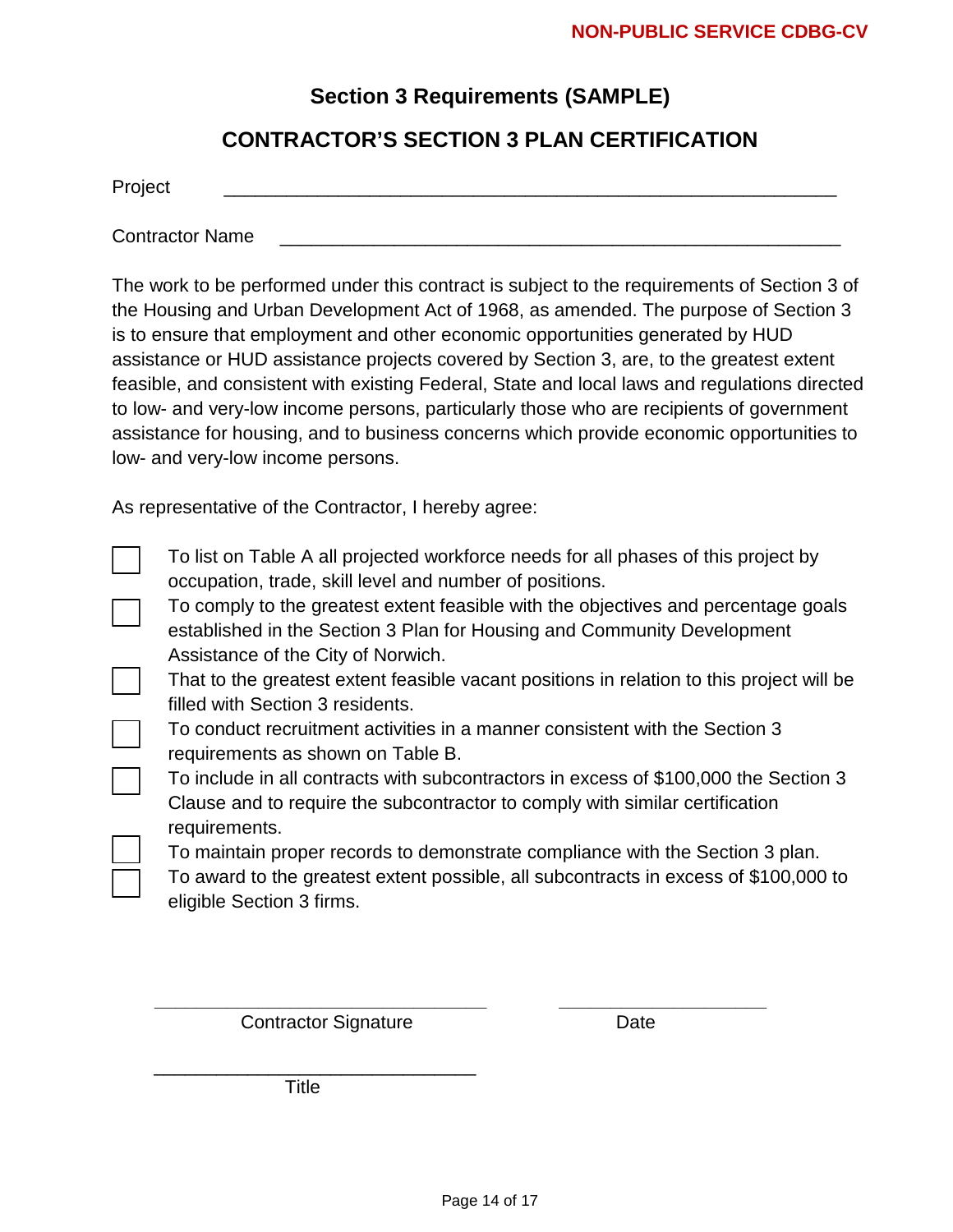## **TABLE A (Section 3 cont.)**

Contractor/Subcontractor:

Project Name:

(a) The number of persons currently employed by contractor that will be performing work under this contract:

| Job Title | <b>Total Employees</b> |
|-----------|------------------------|
|           |                        |
|           |                        |
|           |                        |
|           |                        |
|           |                        |
|           |                        |
|           |                        |
|           |                        |

(b) The number of employees you intend to hire for contract:

| Job Title | # Needed      |
|-----------|---------------|
|           |               |
|           |               |
|           |               |
|           |               |
|           |               |
|           |               |
|           |               |
|           | <b>TOTAL:</b> |

If additional employees are needed, the Contractor will be required to report: his efforts to hire Section 3 Residents, the actual number of residents hired' and the hours the residents worked (see HUD Form No. HUD-60002).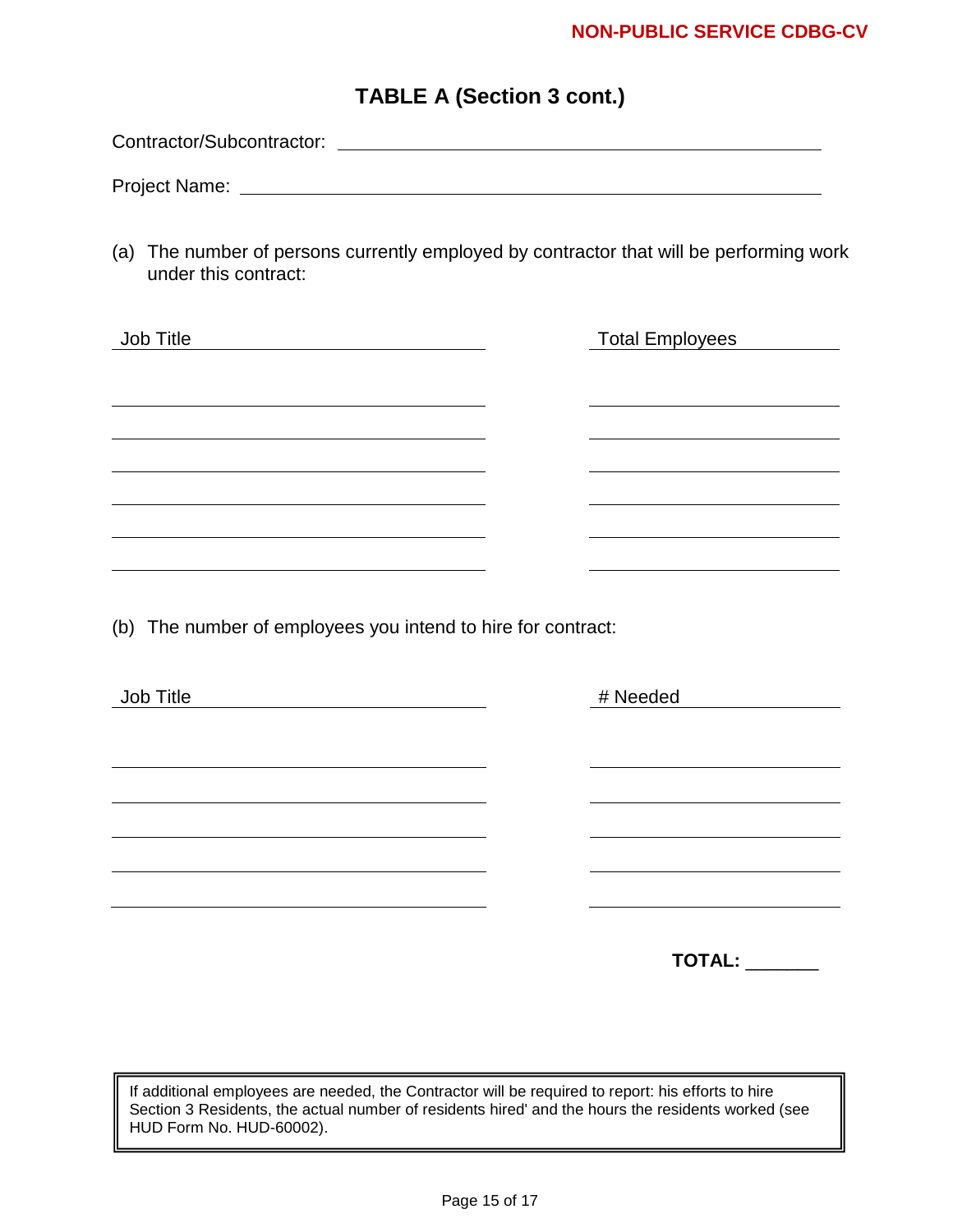(c) Which of the above positions will be a training position:

| Job Title     | Length of Training                                                                                                                                                     |
|---------------|------------------------------------------------------------------------------------------------------------------------------------------------------------------------|
|               |                                                                                                                                                                        |
|               |                                                                                                                                                                        |
|               |                                                                                                                                                                        |
|               |                                                                                                                                                                        |
|               |                                                                                                                                                                        |
| (d)           | List type and amount of work to be subcontracted out. (If subcontract equals or<br>exceeds \$100,000.00, the subcontractor will be required to fill out this TABLE A.) |
| Subcontractor | Amount of subcontract                                                                                                                                                  |
|               |                                                                                                                                                                        |
|               |                                                                                                                                                                        |
|               |                                                                                                                                                                        |
|               |                                                                                                                                                                        |
|               |                                                                                                                                                                        |
|               |                                                                                                                                                                        |